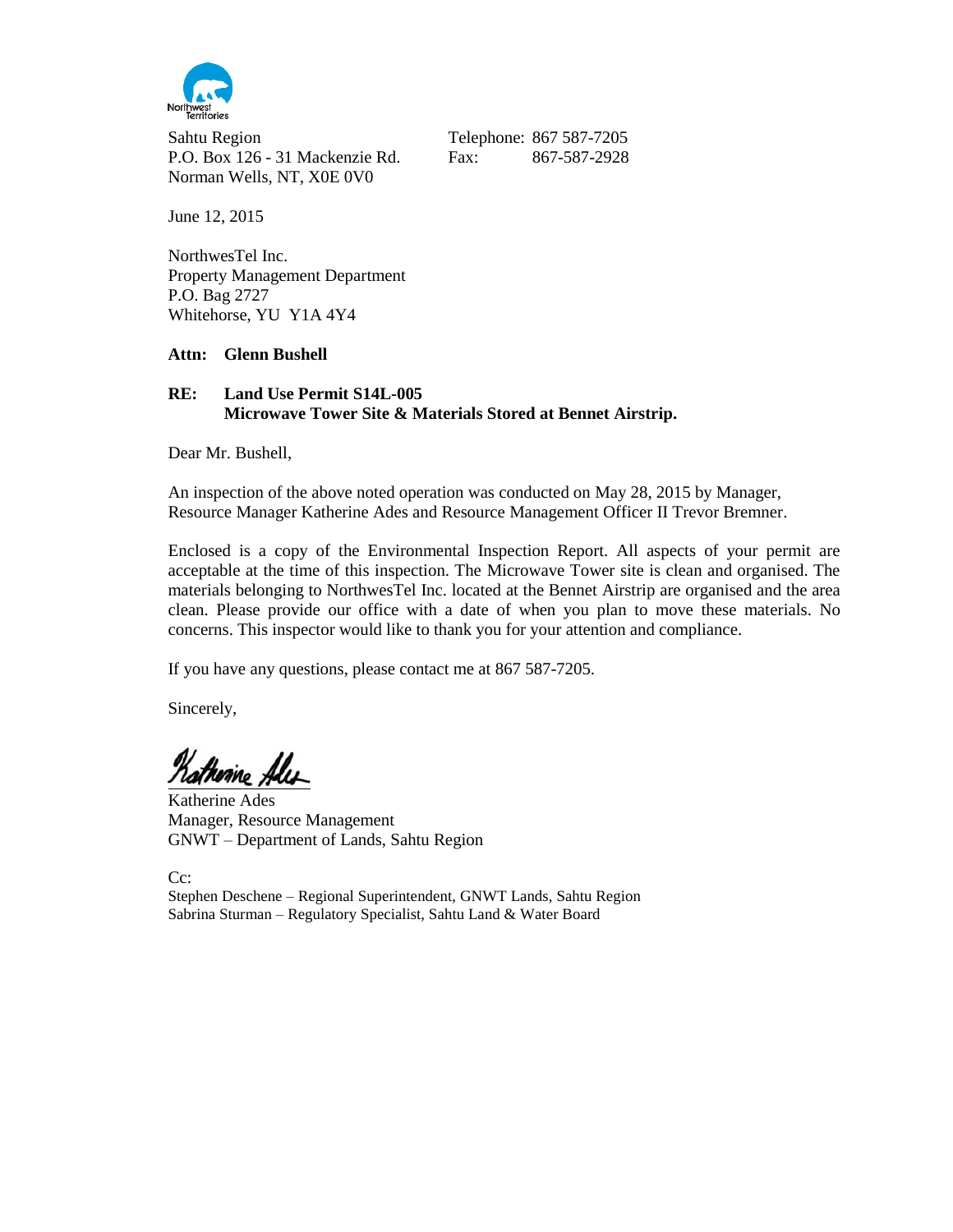

## **ENVIRONMENTAL INSPECTION REPORT**

| <b>Permittee:</b>                      | NorthwesTel Inc.                                                                                                                                      | <b>Permit Expiry Date:</b>  | August 01, 2019 |
|----------------------------------------|-------------------------------------------------------------------------------------------------------------------------------------------------------|-----------------------------|-----------------|
| <b>Land Use Permit No.</b>             | $S14L-005$                                                                                                                                            | <b>Previous Inspection:</b> | <b>New</b>      |
| <b>Quarrying Permit No.</b>            | N/A                                                                                                                                                   | <b>Inspection Date:</b>     | May 28, 2015    |
| <b>Contractor:</b>                     | Unknown                                                                                                                                               | <b>Subcontractor:</b>       |                 |
| Location(s) Inspected:                 | Microwave Tower Site. Materials Stored at Bennet Airstrip.                                                                                            |                             |                 |
| <b>Current Stage of Operation:</b>     | In Construction phase; tanks, power building, helipad and Radio/Survival building have<br>been constructed. Solar Panels and Tower still being built. |                             |                 |
| <b>Program Modifications Approved:</b> | None                                                                                                                                                  |                             |                 |

## Condition of Operation "A" - Acceptable "U" - Unacceptable "N/A" - Not Applicable "N/I" - Not Inspected

| <b>Operating Condition</b>                  |                   | Aspect Inspected       |
|---------------------------------------------|-------------------|------------------------|
|                                             | <b>Tower Site</b> | <b>Bennet Airstrip</b> |
| <b>Brush Disposal</b>                       | N/A               | N/A                    |
| Chemicals                                   | A                 | A                      |
| <b>Ecological Resources</b>                 | $\mathbf{A}$      | A                      |
| Equipment as Approved (Type & Size)         | A                 | A                      |
| Erosion (Control or Prevention)             | A                 | A                      |
| Facilities                                  | A                 | N/A                    |
| <b>Fuel Storage</b>                         | A                 | A                      |
| Historical / Archaeological Sites           | N/A               | N/A                    |
| <b>Location as Permitted</b>                | A                 | A                      |
| Matters not Inconsistent                    | A                 | A                      |
| Methods & Techniques                        | A                 | A                      |
| Permits                                     | $\mathbf{A}$      | A                      |
| <b>Restoration of Lands</b>                 | N/A               | N/A                    |
| Sections 12 to 19 T.L.U.R.                  | A                 | A                      |
| Sections 8 to 12 / 14 to 16 M.V.L.U.R.      | A                 | A                      |
| Time as Permitted                           | $\overline{A}$    | A                      |
| Wastes                                      | A                 | A                      |
| Wildlife and Fisheries Habitat (Protection) | A                 | A                      |

## **Explanatory Remarks -**

Tower Site:

The site is clean; all garbage is collected into drums which are prepared to be slung out by helicopter. There are a total of 9, 45gal-drums filled with garbage prepped on pallets to be slung out. In addition there is a spool of cable, a piece of machinery under a canvas, 2x 45-gal drums marked "stay", 1 small blue barrel with rope, and 2 wood and 1 metal storage crates onsite.

There are 4, top-fill, double walled fuel tanks on a raised platform approximately 61,000L in size as well as 1, 45gal fuel drum full of presumed diesel. These tanks and the drum are in good shape with no leaks or spills.

There are 2 buildings built on stands; 1 for power which contains diesel and another for the radio and survival. Both are in good shape and pose no concerns. The helipad is also in satisfactory shape.

The tower has been partially constructed as has the solar panel array. There are additional materials stored at Bennet Airstrip 7km North of the tower site.

## Bennet Airstrip:

At the Bennet Airstrip, there are approximately 9 wooden crates, 11 stacks of metal material on pallets, a stack of solar panels, and numerous other pieces of equipment and material (Figure 7). Please provide this office with a date when these items will be transported.

Not available

atherine A

Representative Signature Inspector's Signature

| $\blacksquare$ Date:<br>2015<br>28.<br>Mav | <b>S14L</b><br>Permit #: | -005 | Page No: |  |
|--------------------------------------------|--------------------------|------|----------|--|
|--------------------------------------------|--------------------------|------|----------|--|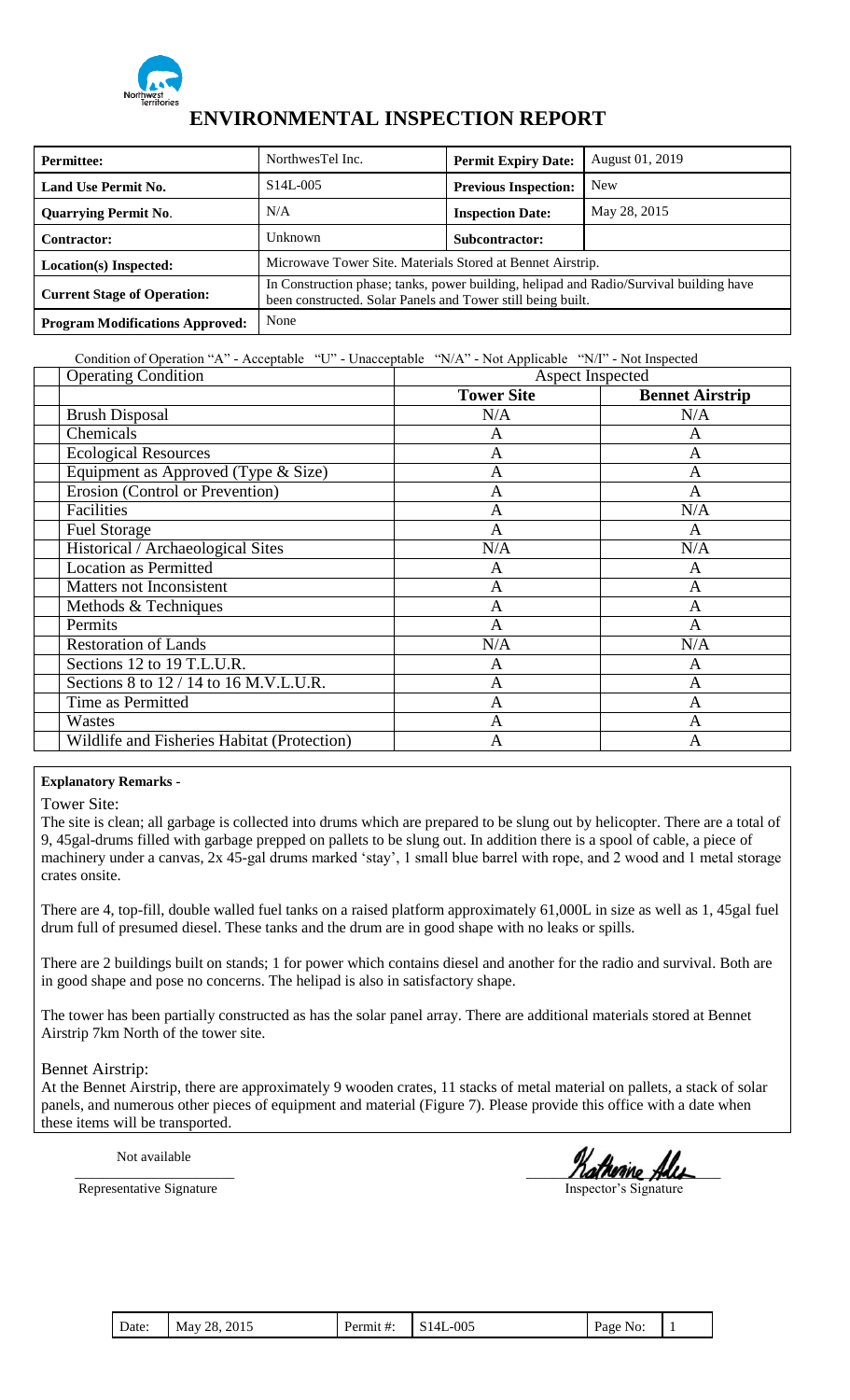

The Control of the Control of the Control of the Control of the Control of the Control of the Control of the Control of the Control of the Control of the Control of the Control of the Control of the Control of the Control

# **ENVIRONMENTAL INSPECTION REPORT**

## **Inspection Images:**

**Figure 1** Aerial view of site showing communications tower, 4x 61,000L double-walled fuel tanks, solar panel array stand, radio building, fuel building, and helipad.



| <b>Figure 2</b>                                                             | <b>Figure 3</b>                             |  |  |
|-----------------------------------------------------------------------------|---------------------------------------------|--|--|
| Piece of equipment under a tarp beside the unfinished solar panel<br>array. | 4x 61,000L double-walled fuel tanks onsite. |  |  |
| उटर                                                                         |                                             |  |  |

| D<br>Date: | 2015<br>28.<br>May | Permit #: | -005<br>$\tilde{\phantom{a}}$<br>14<br>ມ<br>᠇▃ | Page No: |  |
|------------|--------------------|-----------|------------------------------------------------|----------|--|